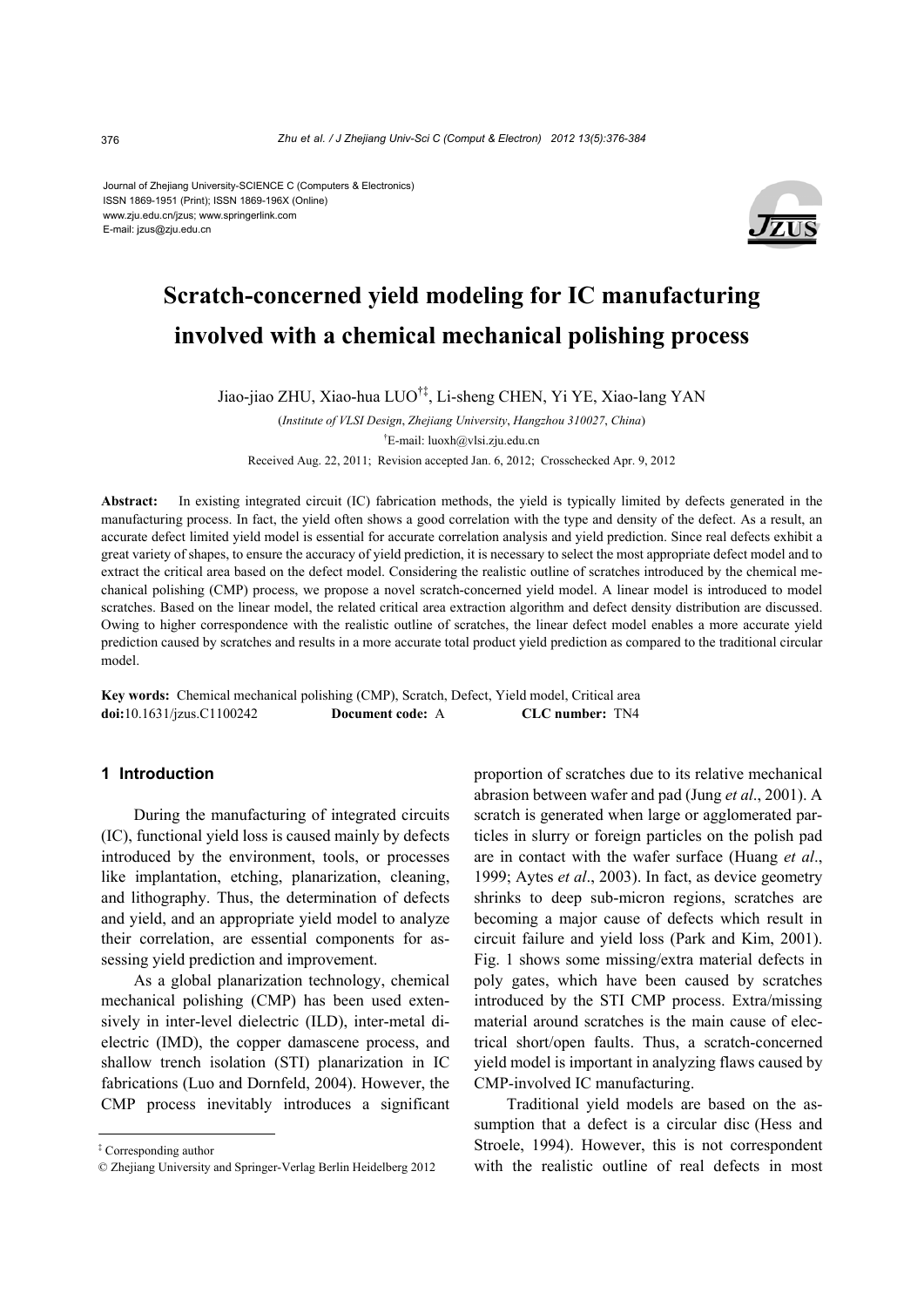situations. A typical scratch (Fig. 2a) generally has four features:

1. A clear maximum extension *l*.

2. An extension *l'*, which is perpendicular to *l* and smaller than the minimum feature size.

3. A high aspect ratio between *l* and *l'*.

4. An orientation of the maximum extension, denoted by *θ*.



**Fig. 1 Defects caused by scratches introduced by the STI CMP process: (a) missing material defects; (b) extra material defects**

Thus, a circle model with only the radius parameter (Fig. 2b) does not portray these features well. Since *l'* is smaller than the minimum feature size, its effect on causing a bridge or a break in ICs is quite small. Therefore, it is reasonable to introduce a new linear model to approximate a scratch. This linear model uses *l* and *θ* to represent a scratch's size and orientation, respectively (Fig. 2c).

Based on the linear defect model, a novel scratch-concerned yield model is proposed here for IC manufacturing involving the CMP process. This new yield model can significantly improve the yield prediction by separately considering the yield losses caused by scratches.



**Fig. 2 A typical scratch and two different defect models**  (a) Outline of a typical scratch; (b) Circular model with a radius of *l*/2; (c) Linear model with length *l* and orientation *θ*

# **2 Yield modeling considering scratches in IC manufacturing**

A defect limited yield model is used to express the complex relationship among the yield, defect density *D* (the average number of defects per unit area), and the average critical area *A*. It is usually presented as

$$
Y = f(D, A),\tag{1}
$$

where *Y* is the defect limited yield. If there are *M* defect types (like metal shorts, metal opens, and contact/via opens) and they are independent of each other, the total defect limited yield can be described as the product of the yield for each type of defect(Huang *et al*., 1999):

$$
Y = \prod_{i=0}^{M} Y_i = \prod_{i=0}^{M} f(D_i, A_i),
$$
 (2)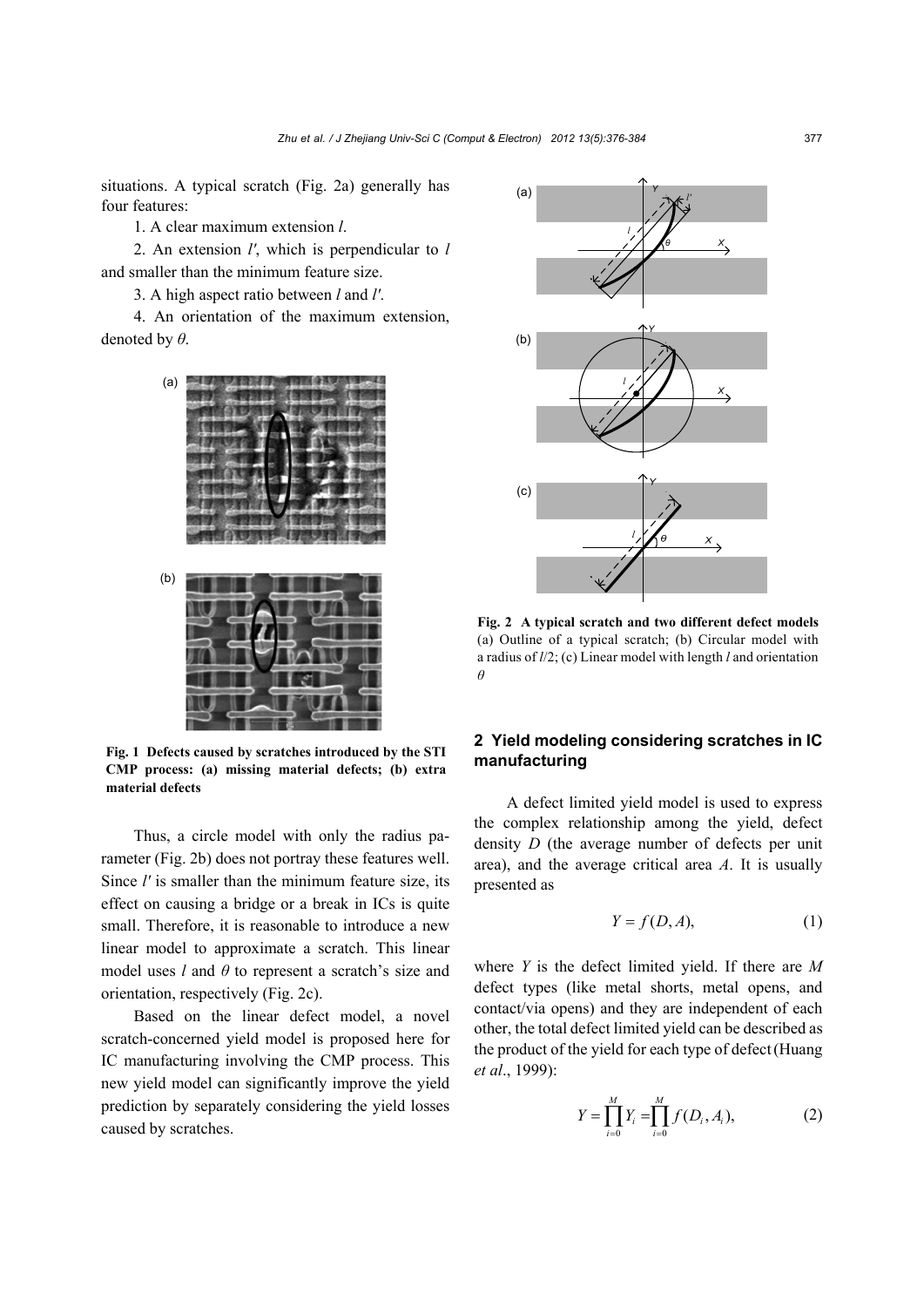where the subscript *i* indicates the defect type. For each type of defect, we can further classify those having the four features mentioned above as scratches and model them with the linear defect model, and classify the rest as particles and model them with the circular defect model. Assuming the defect density is constant under the same process, the yield can be represented using a Poisson model (Stapper, 1984):

$$
Y_i = Y_s Y_p = e^{-A_s D_s} e^{-A_p D_p}, \qquad (3)
$$

where 's' and 'p' indicate the scratch and the particle, respectively. Since defect density is process-related and can be measured with wafer inspection tools (Skumanich and Cai, 1999; Maeda *et al*., 2001; Shankar and Zhong, 2005), the focal point of analysis for yield prediction is the average critical area. The critical area extraction algorithm and defect density distribution differ according to the different defect models being used. Based on the circular model, the average critical area is calculated by

$$
A = \int_0^\infty A(l)f(l)dl,\tag{4}
$$

where *A*(*l*) and *f*(*l*) are the critical area and defect density for defects with size *l*, respectively. As to the linear defect model, the average critical area for all defect sizes and orientations is obtained by

$$
A = \int_0^{2\pi} \int_0^{\infty} A(l,\theta) f(l,\theta) \, \mathrm{d}l \, \mathrm{d}\theta,\tag{5}
$$

where  $A(l, \theta)$  and  $f(l, \theta)$  are the critical area and defect density for defects with size *l* and orientation angle *θ*, respectively.

## **3 Average critical area extraction for scratches**

Critical area is defined as the region where the center of a defect must fall to cause a failure in ICs (Stapper, 1983), and it reflects a layout's sensitivity to defects. Thus, besides defect model selection, critical area is also related to circuit geometry and pattern density (May and Spanos, 2006). According to correlation related research, critical area can be obtained by certain shape operations, which is the so-called 'geometric method' (Allan and Walton, 1998).

Approaches to critical area estimates vary with the defect types. In this work, we focus on the missing and extra material defects caused by scratches.

# **3.1 Critical area of missing material defects caused by scratches**

A missing material defect forms an electrically insulating region which may cause open circuits if it occurs in conductive materials (Walker and Director, 1986).

Assume there is a long conductor with a length *L* which is much greater than its width *W*. Electrical current should flow from one end of this conductor to the other. Also assume there is an open fault or a hard open fault only when the line is completely broken.

The critical area of missing material defects is generated using a polygon shrink operation and calculated from the self-intersection regions of a polygon shrunk by half of the defect size (Allan and Walton, 1998).

To compare our linear defect model with the circular model, the missing critical area is generated based on both models, as denoted by the dark grey region in Fig. 3.

Assume the length is much greater than the line width or space. In reality, the likelihood of large defects occurring is very small, and hence it is easy to say that *h* is much smaller than *L*. Neglecting the influence of *h* on critical area calculation, which is the so-called 'end effect' (Stapper, 1984), the critical area based on the circular model can be derived geometrically from Fig. 3a by

$$
A(l) = \begin{cases} 0, & 0 < l < W, \\ L(l - W), & l \ge W, \end{cases}
$$
 (6)

which is a function of size *l*. Fig. 3b shows the critical area generated by the linear defect model, which is given geometrically by

$$
A(l, \theta) = (L - h)(l | \sin \theta | -W). \tag{7}
$$

Neglecting the 'end effect', the critical area for scratches with size *l* and orientation *θ* is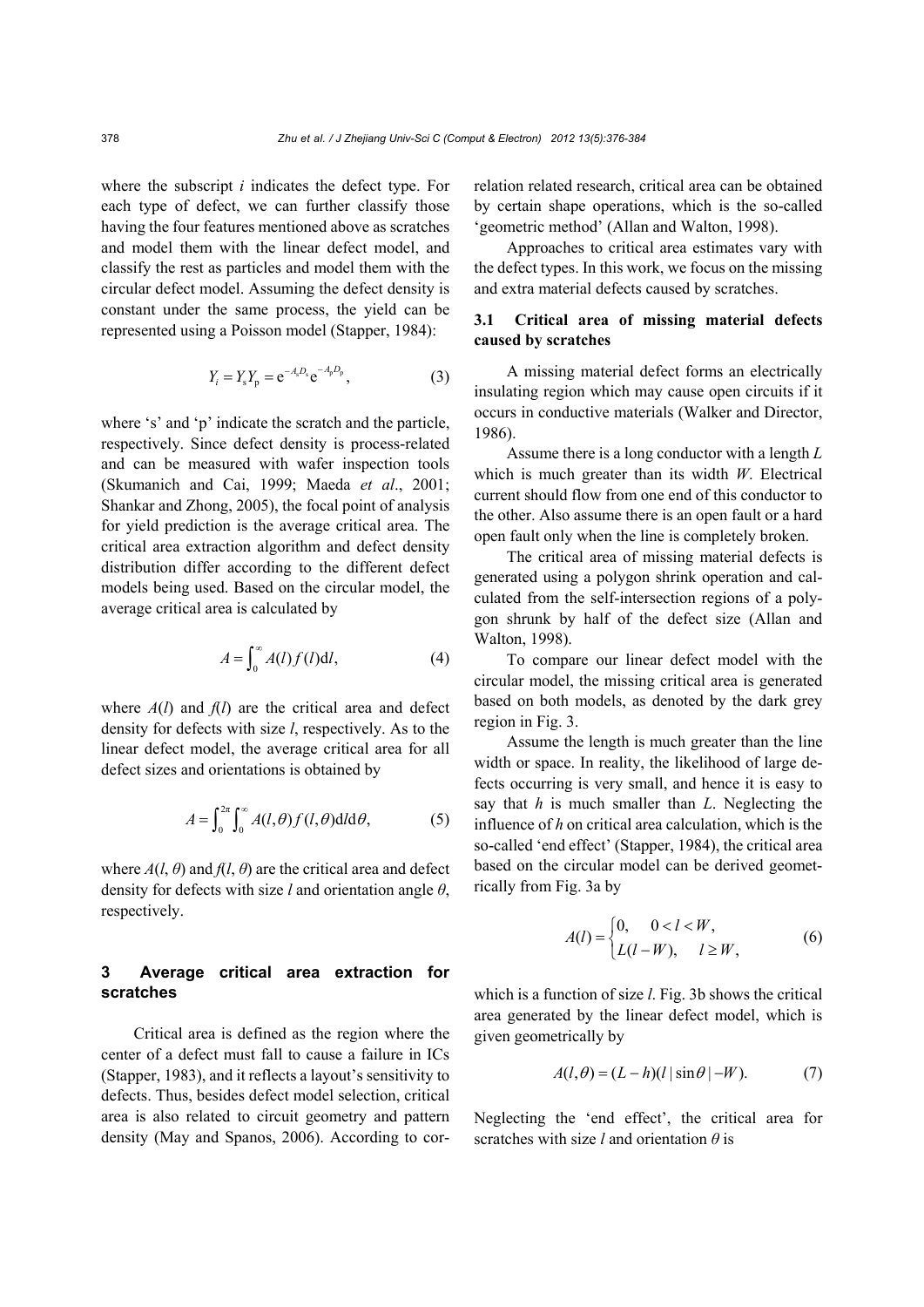$$
A(l, \theta) = \begin{cases} 0, & 0 < l \mid \sin \theta \mid < W, \\ L(l \mid \sin \theta \mid -W), & l \mid \sin \theta \mid \ge W, \end{cases} \tag{8}
$$

which is a function of size *l* and orientation *θ*.



**Fig. 3 Critical area of missing material defects in a long conductor extracted with the circular model (a) and the linear model (b)**

### **3.2 Critical area of extra material defects caused by scratches**

Trenches in oxide formed by scratches are filled with metal materials during the CMP process, which is the main cause of extra material defects (Ollendorf *et al*., 2004).

The critical area of extra material defects is the region where the center of a defect must fall to short separate electrical nodes. Fig. 4 shows how to extract the critical area of extra material defects between two parallel conductors separately based on the circular model and the linear model.

Assume there are two long conductors of length *L*, width *W*, and space *S*. The critical area of extra material defects is calculated from the intersection regions of polygon nodes expanded by half of the defect size (Lauther, 1981; Allan and Walton, 1997), as denoted by the dark grey region in Fig. 4. Ignoring the 'end effect', the critical area of extra material defects calculated based on the circular model is

$$
A(l) = \begin{cases} 0, & 0 < l < S, \\ L(l - S), & l \ge S, \end{cases}
$$
(9)



**Fig. 4 Critical area of extra material defects between two conductors extracted with the circular model (a) and the linear model (b)**

and the critical area extracted based on the linear model is

$$
A(l, \theta) = \begin{cases} 0, & 0 < l \mid \sin \theta \mid < S, \\ L(l \mid \sin \theta \mid -S), & l \mid \sin \theta \mid \geq S. \end{cases} \tag{10}
$$

This has the same form as the missing material critical area of one long conductor except that *S* is used for space instead of *W* for line width. This complete duality between open and short models holds even for many complex circuits (Stapper, 1984).

## **3.3 Defect density distribution based on two defect models**

After critical area extraction, defect density distribution must be considered to calculate the average critical area. As mentioned before, defect density distribution is related to the defect model. As to the circular model, defect density distribution is a function of size  $l$ , denoted by  $f_l(l)$ . For the linear model, it is a joint density function of *l* and  $\theta$ , denoted by  $f(l, \theta)$ . Since *θ* and *l* are independent of each other in a mature process, we have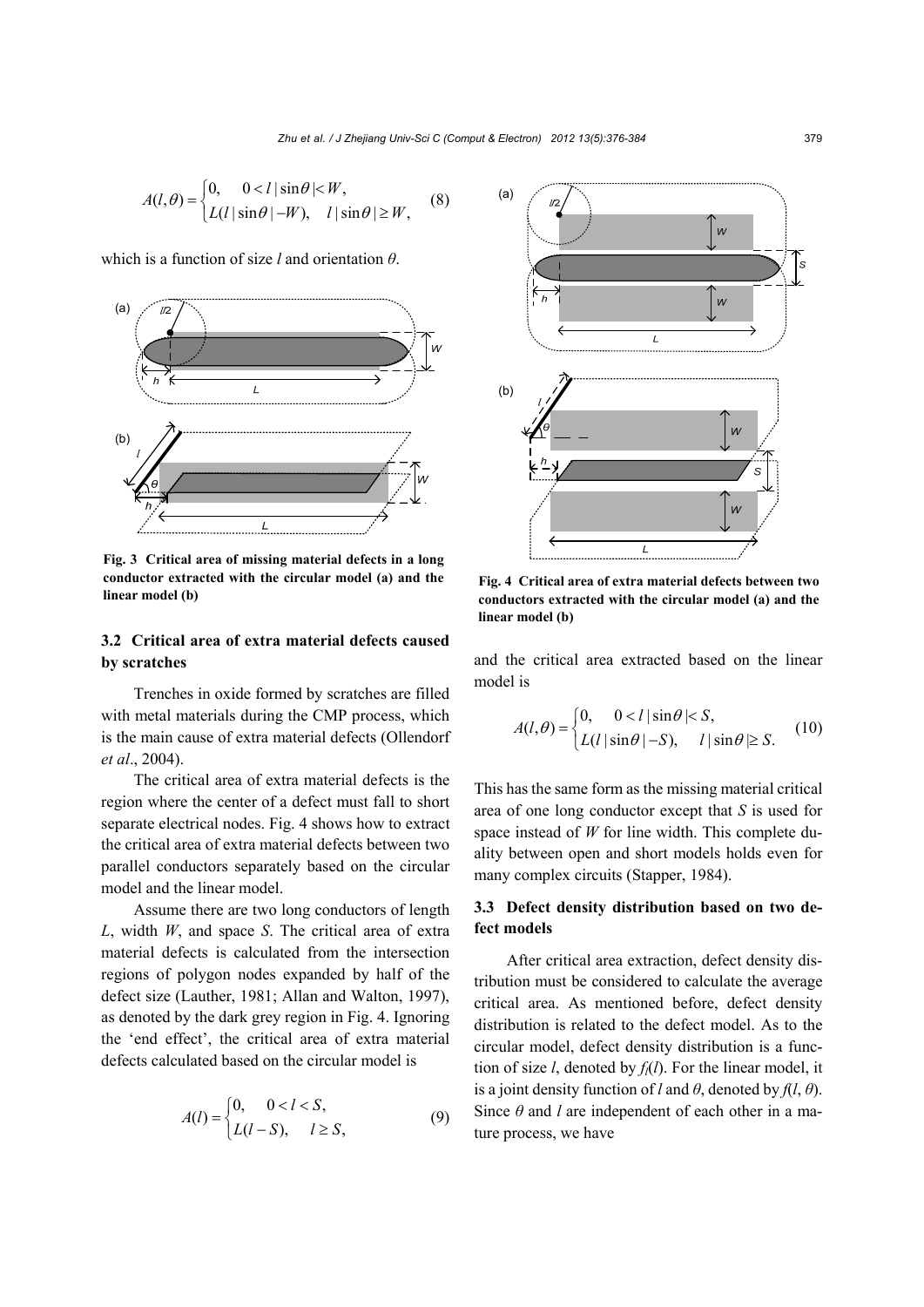$$
f(l, \theta) = f_l(l) f_\theta(\theta), \tag{11}
$$

where  $f_{\theta}(\theta)$  is the probability density function of  $\theta$ . In general, there should be no preferred orientation, so  $f_{\theta}(\theta)$  is a continuous uniform distribution:

$$
f_{\theta}(\theta) = \frac{1}{2\pi}, \quad 0 \le \theta < 2\pi. \tag{12}
$$

As to  $f_l(l)$ , the  $1/\text{size}^3$  distribution function introduced by Thomas and Stapper is used here as the size distribution:

$$
f_l(l) = \begin{cases} l/l_0^2, & 0 \le l < l_0, \\ l_0^2 / l^3, & l \ge l_0, \end{cases}
$$
 (13)

where  $l_0$  is the defect size with the peak density and typically less than the minimum feature size (Allan and Walton, 1997). Combining Eqs. (12) and (13), the density distribution function based on the linear model is

$$
f(l, \theta) = \begin{cases} \frac{l}{2\pi l_0^2}, & 0 \le l < l_0, \\ \frac{l_0^2}{2\pi l^3}, & l \ge l_0. \end{cases}
$$
(14)

#### **3.4 Average critical area extraction for scratches**

Combining the formulas for critical area and defect density function by integral of Eqs. (4) and (5), we obtain the average critical area based on two defect models. The average missing critical area of a long conductor can be calculated by combing Eqs. (6) and (13):

$$
A = \int_0^{\infty} A(l) f(l) \, \mathrm{d}l
$$
\n
$$
= \int_0^{l_0} 0 \cdot \frac{l}{l_0^2} \, \mathrm{d}l + \int_{l_0}^W 0 \cdot \frac{l_0^2}{l^3} \, \mathrm{d}l + \int_W^{\infty} L(l - W) \frac{l_0^2}{l^3} \, \mathrm{d}l
$$
\n
$$
= \frac{L l_0^2}{2W}.
$$
\n(15)

Combining Eqs. (8) and (14), the average missing critical area for a long conductor based on the linear model is obtained:

$$
A = \int_0^{2\pi} \int_0^{\infty} A(l, \theta) f(l, \theta) \, \mathrm{d}l \, \mathrm{d}\theta
$$
\n
$$
= \int_0^{2\pi} \int_0^{l_0} 0 \cdot \frac{l}{2\pi l_0^2} \, \mathrm{d}l \, \mathrm{d}\theta + \int_0^{2\pi} \int_{l_0}^{W/\sin\theta} 0 \cdot \frac{l_0^2}{2\pi l^3} \, \mathrm{d}l \, \mathrm{d}\theta
$$
\n
$$
+ \int_0^{2\pi} \int_{W/\sin\theta}^{\infty} L(l \, |\sin\theta| - W) \frac{l_0^2}{2\pi l^3} \, \mathrm{d}l \, \mathrm{d}\theta
$$
\n
$$
= \frac{L l_0^2}{4W}.
$$
\n(16)

The average extra critical area of two conductors can be easily obtained by substituting *W* in Eqs. (15) and (16) by *S*.

It is easy to see that the circular model has a more pessimistic estimate of the average critical area due to its lower correspondence with realistic scratches. This is even more apparent in the case where a layout is primarily composed of short lines. In this case, since the 'end effect' cannot be neglected, the critical area overestimated by the circular model is even larger. In the next section, we will compare these two models using fabrication experiment data.

#### **4 Experiment principle and method**

To assess the accuracy of these two yield models, test chips are designed to give a real product yield. Assume there are *N* test chips, and *U* of them have short/open failures. According to the law of large numbers, when *N* is large enough, the measured yield (denoted by  $Y_{\text{m}}$ ) approximates the real yield (denoted by *Y*):

$$
Y_{\rm m} = \frac{N - U}{N}.\tag{17}
$$

Statistical methods are available to determine the value of *N*. According to the de Moivre–Laplace theorem, if we want the margin of error to be less than *ε* with a given confidence level of 1−*α*, which means

$$
P\left\{\left|\frac{N-U}{N}-Y\right|<\varepsilon\right\}>1-\alpha,\tag{18}
$$

sample size *N* must satisfy

$$
N > \frac{Y(1 - Y)}{\varepsilon^2} u_{1 - \alpha/2},
$$
\n(19)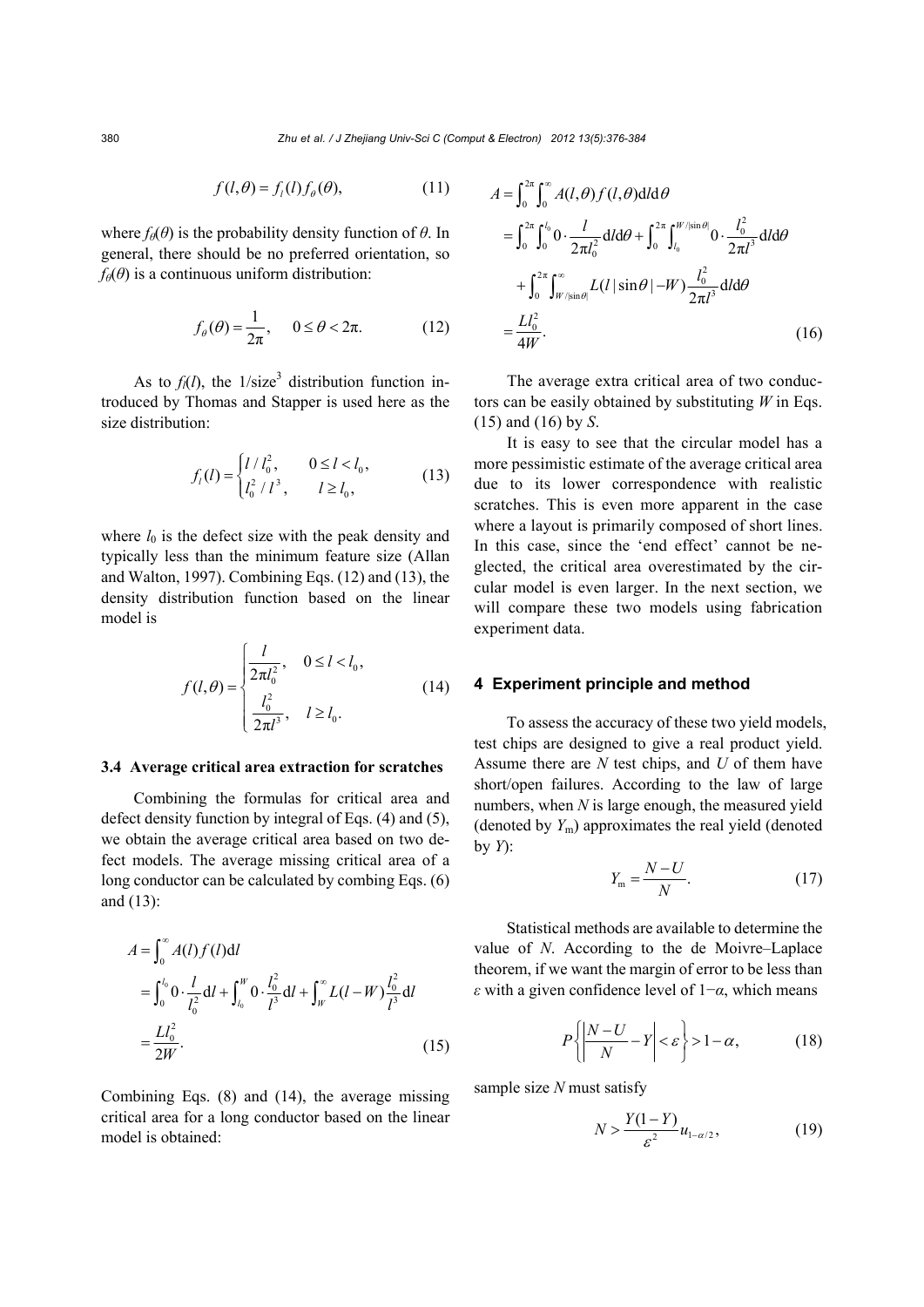where  $u_{1-\alpha/2}$  is the upper critical value of a standard normal distribution (Sheng *et al*., 2008).

Defect density and critical area of test chips are measured to calculate model yields. The yield calculated based on the linear model is

$$
Y_1 = Y_s Y_p = e^{-A_s D_s} e^{-A_p D_p}, \qquad (20)
$$

where classified defect density and critical area for both particles and scratches are needed. The yield calculated based on the circular model is

$$
Y_{\rm c} = e^{-A_{\rm p}(D_{\rm s} + D_{\rm p})},\tag{21}
$$

where all defects are treated as particles and modeled with the circular model.

The test vehicles used in industry to detect open/short faults are predominantly snake/comb conductive lines (Khare *et al*., 1994). Here we use a hybrid comb-snake structure (Fig. 5) to detect both open and short defects.



**Fig. 5 Layout of a comb-snake test structure**  Dummy bars are intended to create the same external environment for border lines

By measuring the current between different pads, short/open faults are detected (Fig. 6).

To detect line-to-line short faults, the voltage is applied to both ends of the snake-line, and the leakage current between the snake-line and comb-lines is measured at the comb ends (Fig. 6a). For detecting line opens, the voltage is applied to one end of the snake-line with the other end grounded. The current flow through the snake-line is measured at the ground end (Fig. 6b). The comb-lines are disconnected during the open test.



**Fig. 6 Diagram of faults detection with electrical measurement: (a) short detection; (b) open detection**

### **5 Fabrication experiment results and statistical analyses**

Fabrication experiments were performed at Semiconductor Manufactory International Corporation (SMIC) 65 nm low leakage very high speed (VHS) regular voltage threshold (RVT) logic process. Four comb-snake structures with different line width/space formed a  $2.18$  mm $\times$ 0.38 mm test chip. Test structures were used in both metal-1 and metal-2 layers because of their high density of interconnection lines and high sensitivity to CMP scratch defects. One  $2\times16$  pad group was shared by test structures in two layers for electrical measurements (Fig. 7).



**Fig. 7 Layout and wiring of the test chip designed for the experiment** 

'M1-' and 'M2-' indicate the test structure in the metal-1 or metal-2 layer respectively, and letters a–d represent four comb-snake test structures. A total of 420 copies of test chips were fabricated, corresponding to 3360 test structures and 6720 electrical measurements

A 1.5 V voltage source was used in electrical measurements. The current data collected for each structure (not all data is valid for analysis) is plotted into a cumulative probability graph. A cumulative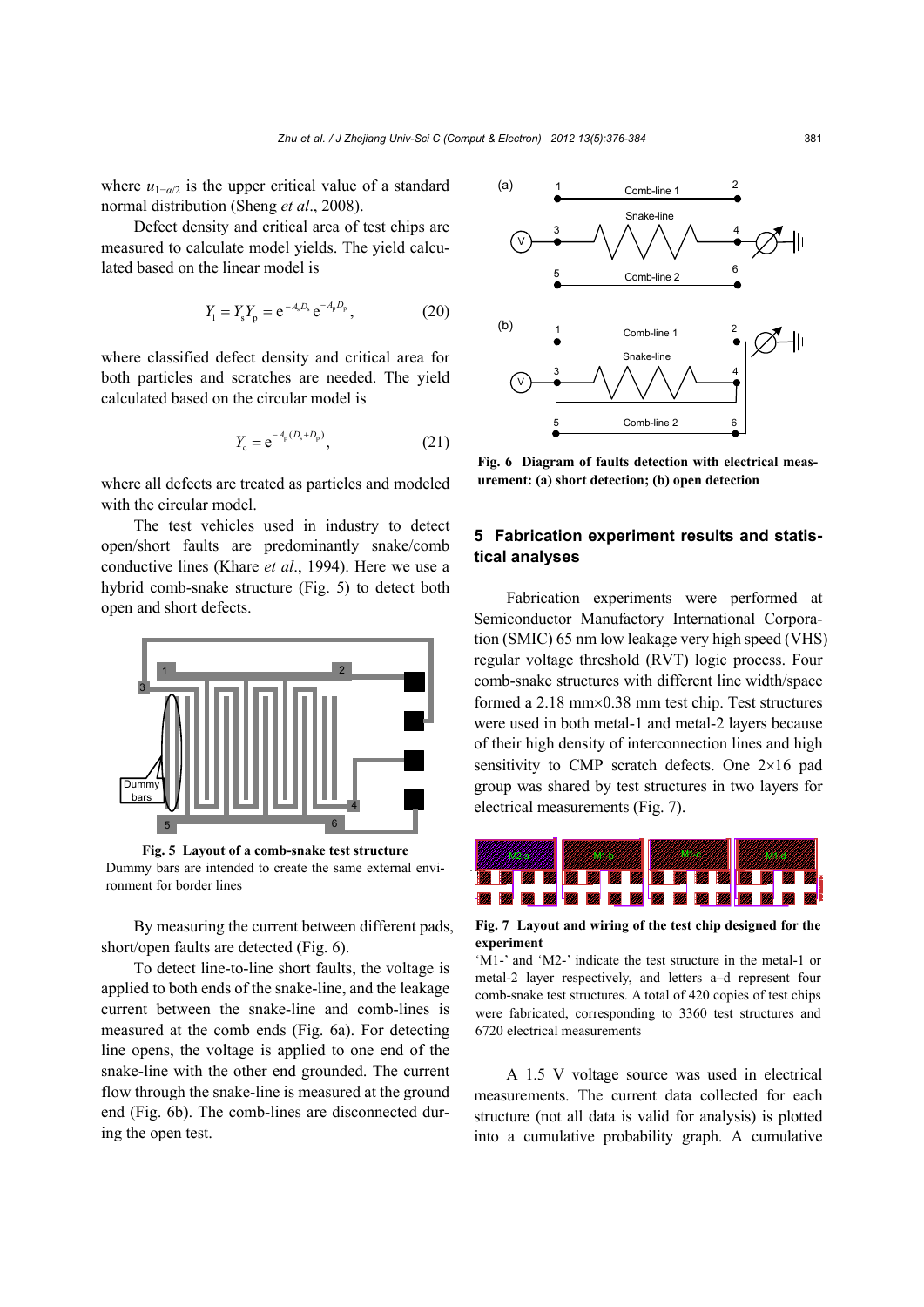probability graph for structure 'Ml-a' is shown in Fig. 8. Fig. 8a is the current data from short fault detecting. Hypothetically, if the metal lines are disconnected, there should be no electrical current. In real applications, however, there exists a very small (close to zero) leakage current attributed to the resistance of dielectric between metal lines. When the metal lines are connected, the currents are in the order of 0–2 mA (Fig. 8b), almost 10 orders of magnitude larger than the currents when there are metal breaks. The counts of short/open failures are easily found from the current cumulative probability graph.



**Fig. 8 Cumulative probability graphs of currents measured in short (a) and open (b) faults detecting for structure 'M1-a'**

Defect densities were measured using KLA wafer inspection tools after the CMP process. Due to different polishing and cleaning parameter settings,  $D_s$  is 0.7/mm<sup>2</sup> and  $D_p$  is 1.1/mm<sup>2</sup> for the metal-1 layer, while  $D_s$  is 0.8/mm<sup>2</sup> and  $D_p$  is 0.9/mm<sup>2</sup> for the metal-2 layer.  $A_s$  and  $A_p$  are calculated for four test structures using the geometric method addressed in Section 3. Table 1 lists the experimental data.

Many assessment criteria can be used to evaluate the fit accuracy of a model. One of such criteria is the

| Struc-       | Fault | N   | U     | $Y_{\rm m}$ | $Y_c$  | $Y_1$  |
|--------------|-------|-----|-------|-------------|--------|--------|
| ture         | type  |     |       | $(\%)$      | $(\%)$ | $(\%)$ |
| $M1-a$       | S     | 407 | 8     | 98.03       | 96.77  | 97.39  |
|              | O     | 410 | 8     | 98.03       | 97.13  | 97.64  |
| $M1-b$       | S     | 406 | 3     | 99.26       | 98.49  | 98.89  |
|              | O     | 406 | 3     | 99.26       | 98.52  | 98.98  |
| $M1-c$       | S     | 408 | 2     | 99.51       | 98.96  | 99.26  |
|              | O     | 408 | 2     | 99.51       | 99.06  | 99.34  |
| $M1-d$       | S     | 405 | 1     | 99.75       | 99.50  | 99.62  |
|              | O     | 406 | 1     | 99.75       | 99.61  | 99.69  |
| $M2-a$       | S     | 410 | 9     | 97.78       | 96.77  | 97.39  |
|              | O     | 407 | 8     | 98.03       | 97.13  | 97.64  |
| $M2-b$       | S     | 411 | 4     | 99.01       | 98.49  | 98.79  |
|              | O     | 406 | 4     | 99.01       | 98.52  | 98.88  |
| $M2-c$       | S     | 405 | 3     | 99.26       | 98.96  | 99.17  |
|              | O     | 406 | 3     | 99.26       | 99.06  | 99.24  |
| $M2-d$       | S     | 409 | 1     | 99.75       | 99.50  | 99.62  |
|              | O     | 412 | 1     | 99.75       | 99.61  | 99.69  |
| Mean $(\% )$ |       |     | 99.06 | 98.51       | 98.83  |        |

**Table 1 In-line experimental data from 420 test chips** 

S: short faults; O: open faults. *N*: sample number; *U*: failure number. *Y*<sub>m</sub>: measured yield; *Y*<sub>c</sub>: yield calculated using the circular model; *Y*<sub>1</sub>: yield calculated using the linear model

correlation coefficient. The closer it is to 1, the better. The correlation coefficient corr $(X, Y)$  between two variables or two sets of data, *X* and *Y*, with expected values  $\mu_X$  and  $\mu_Y$  and standard deviations  $\sigma_X$  and  $\sigma_Y$ , is defined as

$$
corr(X, Y) = \frac{E[(X - \mu_X)(Y - \mu_Y)]}{\sigma_X \sigma_Y}
$$
  
= 
$$
\frac{\sum_{i=1}^{n} (X_i - \overline{X})(Y_i - \overline{Y})}{\sqrt{\sum_{i=1}^{n} (X_i - \overline{X})^2} \sqrt{\sum_{i=1}^{n} (Y_i - \overline{Y})^2}},
$$
(22)

where  $E$  is the expected value operator and  $n$  is the number of observations, which is 16 in our case. Substituting *X* and *Y* with the experimental data in Table 1, we obtain

$$
corr(Y_m, Y_c) = \frac{\sum_{i=1}^{n} (Y_{mi} - \overline{Y_m})(Y_{ci} - \overline{Y_c})}{\sqrt{\sum_{i=1}^{n} (Y_{mi} - \overline{Y_m})^2} \sqrt{\sum_{i=1}^{n} (Y_{ci} - \overline{Y_c})^2}}
$$
  
= 0.985, (23)

$$
corr(Y_m, Y_1) = \frac{\sum_{i=1}^{n} (Y_{mi} - \overline{Y_m})(Y_{li} - \overline{Y_l})}{\sqrt{\sum_{i=1}^{n} (Y_{mi} - \overline{Y_m})^2} \sqrt{\sum_{i=1}^{n} (Y_{li} - \overline{Y_l})^2}}
$$
  
= 0.992. (24)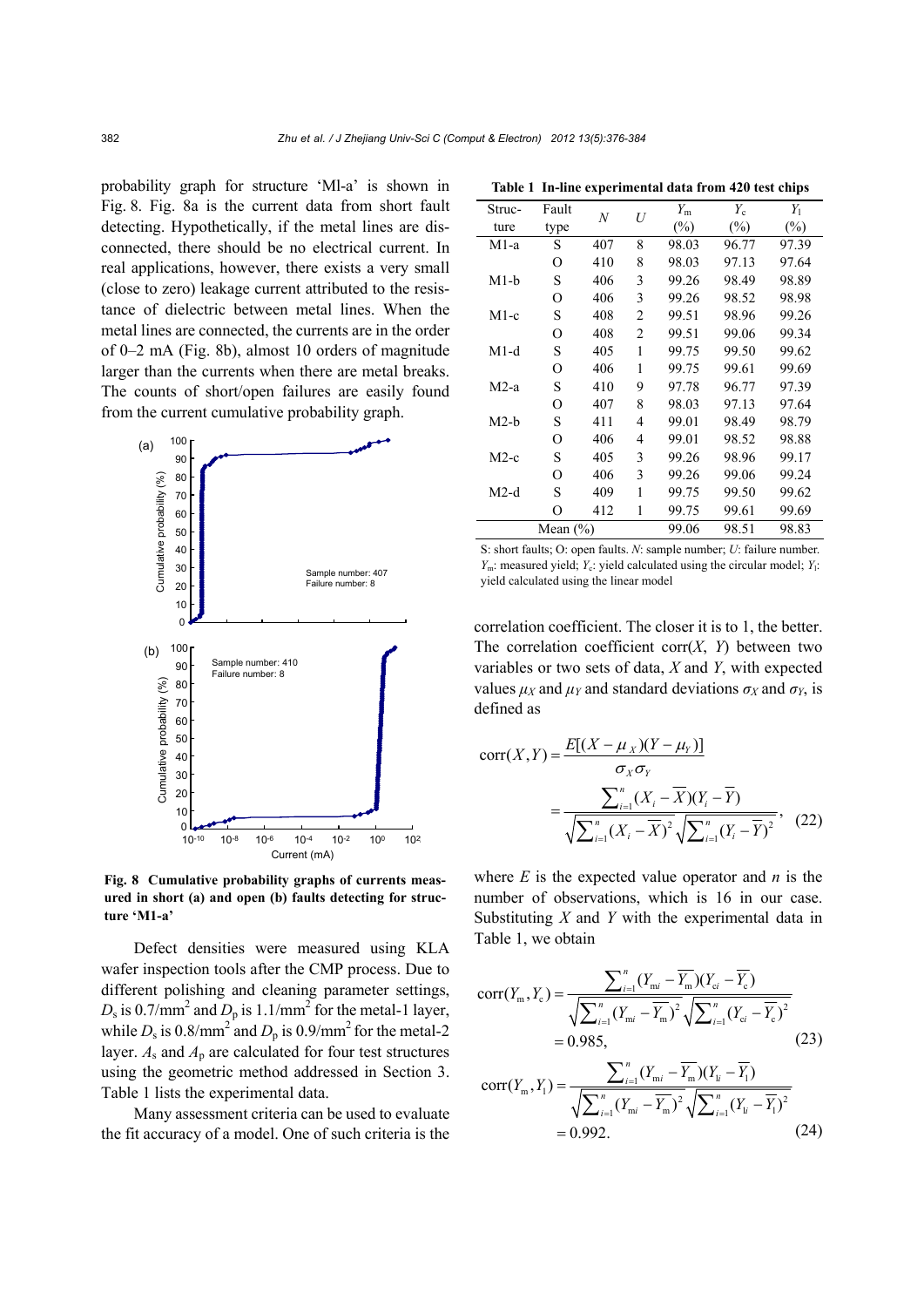Corr( $Y_m$ ,  $Y_l$ ) is closer to 1 than corr( $Y_m$ ,  $Y_c$ ). This implies that the yield predicted by our linear model has a higher agreement with the manufacturing yields as compared to the traditional circular model.

Another way to assess the fitness of a yield model is the relative error between model yields and measured yields. The smaller the error, the better the model. Relative errors between model yields and measured yields are calculated as

$$
Err_i = |Y_i - Y_m|,\t\t(25)
$$

where *i* indicates the model type. The results are listed in Table 2. The yield errors resulting from the linear model are smaller than those from the circular model.

**Table 2 Yield errors between yields obtained from the linear/circular model and measurements** 

| Parameter    |   | $Err_c$ (%) | $Err_1$ (%) | $Diff (\%)$ |
|--------------|---|-------------|-------------|-------------|
| $M1-a$       | S | 1.26        | 0.64        | 0.62        |
|              | О | 0.90        | 0.39        | 0.51        |
| $M1-b$       | S | 0.77        | 0.37        | 0.40        |
|              | O | 0.74        | 0.28        | 0.46        |
| $M1-c$       | S | 0.55        | 0.25        | 0.30        |
|              | O | 0.45        | 0.17        | 0.28        |
| $M1-d$       | S | 0.25        | 0.13        | 0.12        |
|              | O | 0.14        | 0.06        | 0.08        |
| $M2-a$       | S | 1.01        | 0.39        | 0.62        |
|              | O | 0.90        | 0.39        | 0.51        |
| $M2-b$       | S | 0.52        | 0.22        | 0.30        |
|              | O | 0.49        | 0.13        | 0.36        |
| $M2-c$       | S | 0.30        | 0.09        | 0.21        |
|              | О | 0.20        | 0.02        | 0.18        |
| $M2-d$       | S | 0.25        | 0.13        | 0.12        |
|              | O | 0.14        | 0.06        | 0.08        |
| Mean $(\% )$ |   | 0.55        | 0.23        | 0.32        |
|              |   |             |             |             |

S: short faults; O: open faults

To further assess whether the improvement achieved using our model is statistically significant or whether  $Err_1$  is significantly smaller than  $Err_c$ , a statistical test of difference between yield errors was carried out. To begin with, the difference is calculated as

$$
Diff = Errc-Err1.
$$
 (26)

The differences calculated are listed in Table 2.

As yield errors arise in pairs from the same test structure, we performed a paired *t*-test (Zimmerman,

1997) to determine if our model improves yield prediction significantly. The *t*-statistic is given by

$$
t = \frac{\overline{\text{Err}_c} - \overline{\text{Err}_l}}{s_D / \sqrt{n}} = \frac{\overline{\text{Diff}}}{s_D / \sqrt{n}},
$$
 (27)

where Diff and  $s<sub>D</sub>$  are the mean and standard deviation of the differences between  $Err_1$  and  $Err_2$  respectively, and *n* is the number of observations (O′Mahony, 1986; Press *et al*., 1992). The test results are listed in Table 3.

**Table 3 Paired** *t***-test of yield errors** 

| Parameter                   | Value    |  |
|-----------------------------|----------|--|
| Mean of Diff                | 0.32%    |  |
| Standard deviation of Diff  | 0.18%    |  |
| <i>t</i> -statistic         | 6.99     |  |
| Degree of freedom           | 15       |  |
| Single-tailed $p(T \leq t)$ | 2.18E-06 |  |
| $t$ critical single-tail    | 1.75     |  |
| Two-tailed $p(T \leq t)$    | 4.36E-06 |  |
| $t$ critical two-tail       | 2.13     |  |

 $\text{Diff} = \text{Err}_{a} - \text{Err}_{b}$ 

The calculated *t*-statistic is about 6.99. Looking up the *t*-table, we know that the single-tailed *p*-value is about 2.18×10<sup>-6</sup> and the two-tailed *p*-value is about  $4.36\times10^{-6}$ , both far less than the statistical significance threshold (here 0.05). This provides evidence that the improvement has statistical significance.

Note that all preceding analyses are based on one layer product yield. Considering the wide application of the CMP process in IC fabrication, the total yield, which is the product of multi-layer yields, will have an even larger difference between these two models. Taken together, we conclude that our linear model has significantly improved the yield prediction.

#### **6 Conclusions**

Errors in yield prediction are generally assigned to the wrong selection of models for describing the defect and incorrect critical area calculations (Hess and Weiland, 1996). When there are a significant proportion of non-circular defects, traditional circular defect models will result in inaccurate critical area estimates and hence poor yield prediction.